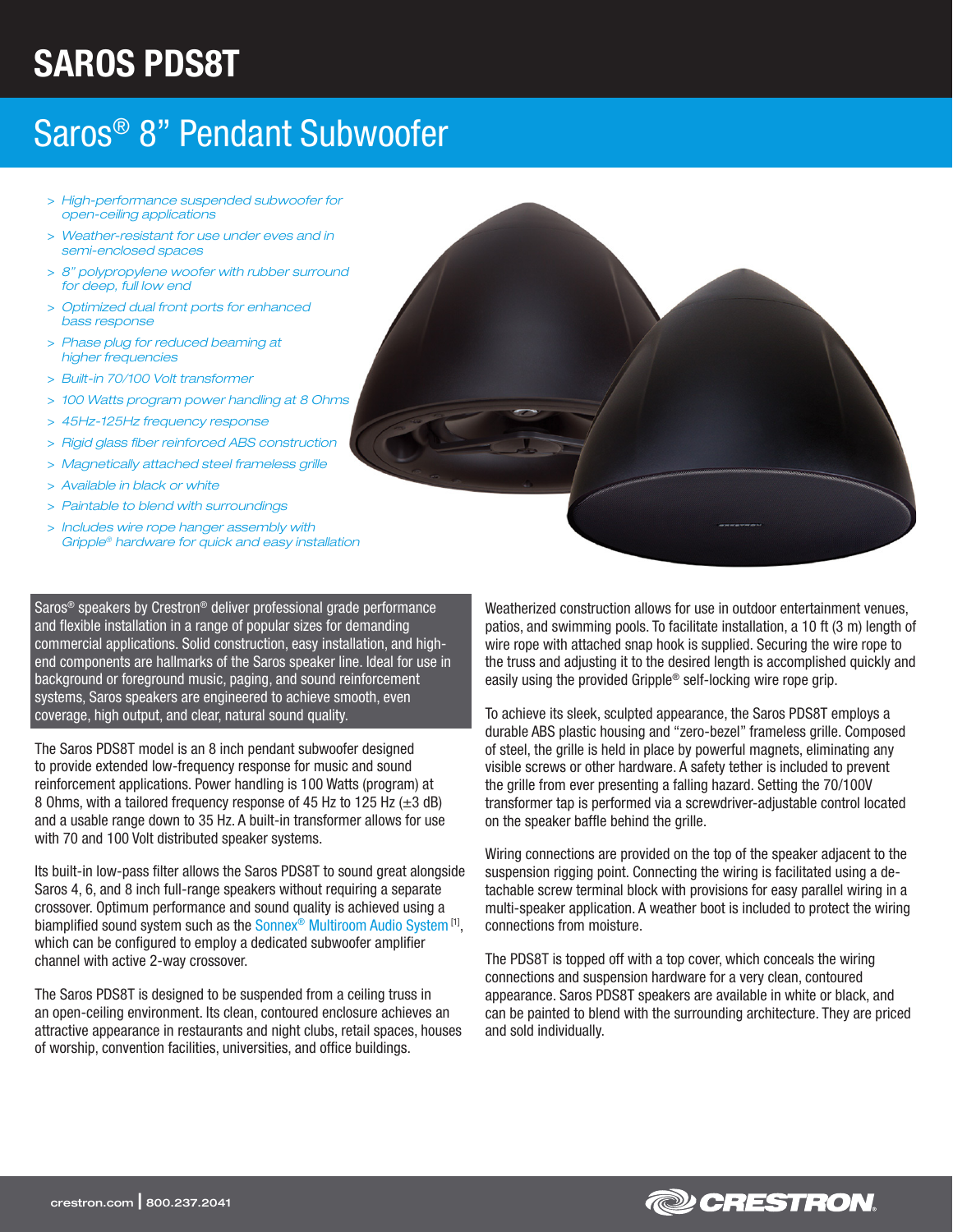### SPECIFICATIONS

#### Features & Performance

Woofer: 8 inch (203 mm) polypropylene w/rubber surround, steel basket, & phase plug Impedance: 8 Ohms nominal with transformer set to "8Ω" Transformer Taps: 60W or 120W at 70V; 120W at 100V Low-Pass Filter: 125 Hz, 2nd order Frequency Response:  $45$  Hz to 125 Hz ( $\pm 3$  dB) Frequency Range: 35 Hz to 125 Hz (-10 dB) Power Handling: 100 Watts program (8 Ohms) Sensitivity: 90 dB @ 1W/1m

#### **Connections**

Input: (1) 4-pin 5 mm detachable terminal block with screw-down flanges and weather boot; Speaker input with parallel pass-thru; Maximum Wire Size: 12 AWG

#### **Controls**

Transformer Tap: (1) Recessed screwdriver-adjustable rotary switch on baffle; Used to select 70/100V tap or 8 Ohms (bypass)

#### Environmental

Temperature:  $-2^\circ$  to 120° F ( $-19^\circ$  to 49° C) Humidity: 5% to 95% RH (non-condensing)

#### **Construction**

Enclosure: Glass fiber reinforced ABS plastic, UL® 94V-0 flame rated, textured finish, paintable, removable top cover

Baffle: Glass fiber reinforced ABS plastic, UL 94V-0 flame rated

Grille: Steel with textured finish, paintable, magnetically-held "zero-bezel" frameless, safety tether

Mounting: Single rigging point beneath top cover for suspension; Gripple® 10 ft (3 m) wire rope (aka, aircraft cable) hanger with attached snap hook and self-locking wire rope grip included

#### **Dimensions**

Height: 10.58 in (269 mm) Width: 12.57 in (320 mm) diameter

#### Weight

13.1 lb (6.0 kg)

### MODELS & ACCESSORIES

#### Available Models

SAROS PDS8T-B-T-EACH: Saros® 8" Pendant Subwoofer, Black Textured, **Single** 

SAROS PDS8T-W-T-EACH: Saros® 8" Pendant Subwoofer, White Textured, Single

Notes:

Crestron warrants to the original end purchaser that this Crestron Speaker Product, when purchased directly from Crestron or an authorized Crestron Dealer, will be free from defects in material and workmanship for the life of the product except for speaker grills and outdoor rated speakers, which are warranted for five (5) years. Crestron will at its option and expense either repair the defect or replace the Speaker Product with a new or remanufactured Product or a reasonable equivalent. In cases where a new model is substituted, a modification to the mounting surface may be required. If mounting surface modification is required, Crestron assumes no responsibility or liability for such modifications.

This product may be purchased from an authorized Crestron dealer. To find a dealer, please contact the Crestron sales representative for your area. A list of sales representatives is available online at [www.crestron.com/salesreps](http://www.crestron.com/salesreps) or by calling 800-237-2041.

The specific patents that cover Crestron products are listed online at: [patents.crestron.com.](http://patents.crestron.com)

Certain Crestron products contain open source software. For specific information, please visit www.crestron.com/opensource.

Crestron, the Crestron logo, Saros, and Sonnex are either trademarks or registered trademarks of Crestron Electronics, Inc. in the United States and/or other countries. Gripple is either a trademark or registered trademark of Gripple Limited in the United States and/or other countries. UL is either a trademark or registered trademark of UL LLC in the United States and/or other countries. Other trademarks, registered trademarks, and trade names may be used in this document to refer to either the entities claiming the marks and names or their products. Crestron disclaims any proprietary interest in the marks and names of others. Crestron is not responsible for errors in typography or photography. Specifications are subject to change without notice. ©2016 Crestron Electronics, Inc.